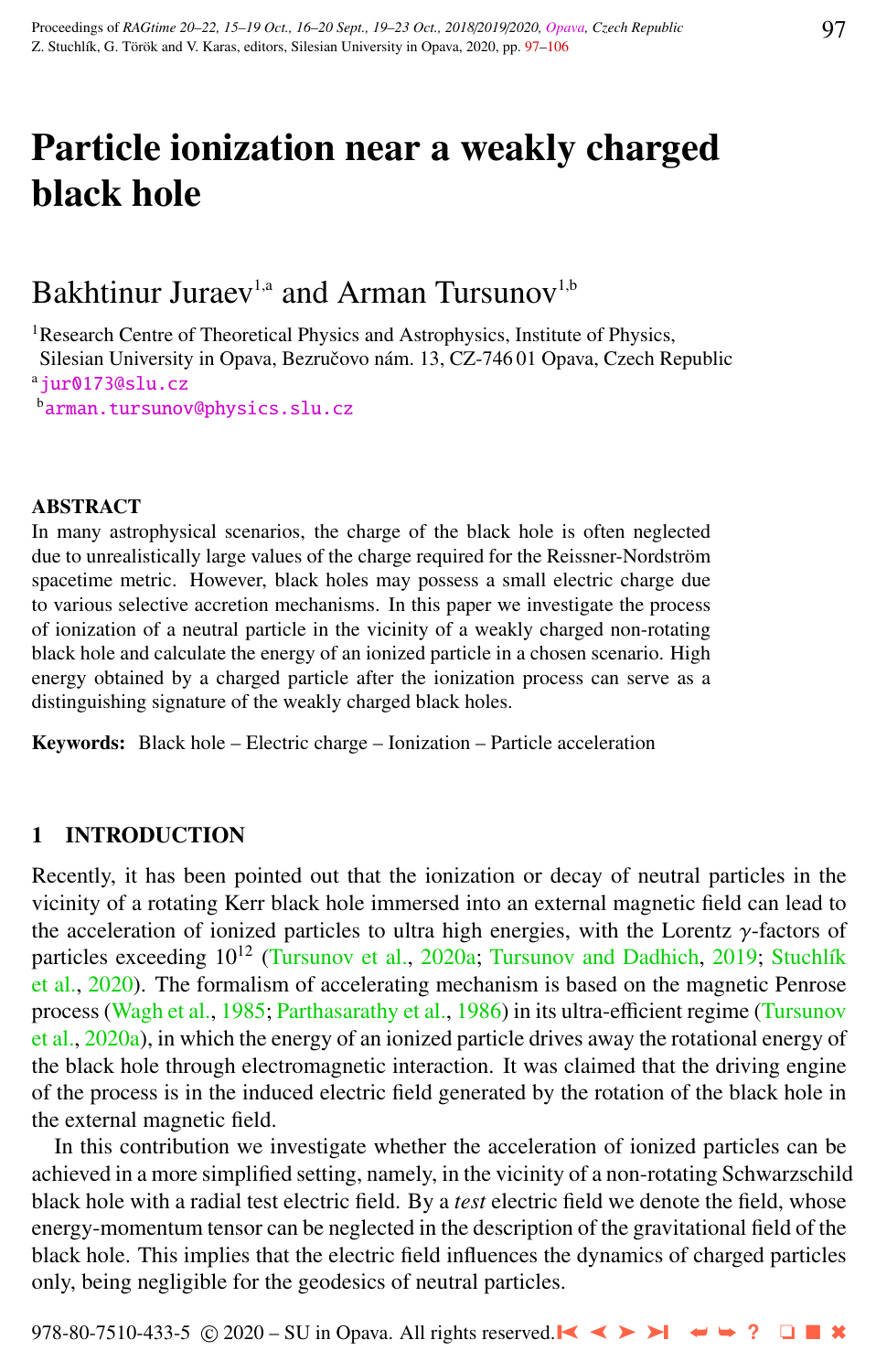# <span id="page-1-0"></span>98 *B. Juraev, A. Tursunov*

Such a simplified setup is motivated by the following reasons. First of all, the *no-hair theorem* states that the spacetime around black holes can be fully described by at most three metric parameters - black hole mass, spin and electric charge. The later is usually neglected in astrophysical scenarios, justified by unrealistically large values of the charge required for its visible effect on the spacetime metric. Indeed, one can compare the gravitational radius of a black hole with the characteristic length of the charge  $Q_G$  of the Reissner-Nordström black hole, which gives the maximum charge value

$$
\sqrt{\frac{Q_{\rm G}^2 G}{c^4}} = \frac{2GM}{c^2},\tag{1}
$$

$$
\Rightarrow Q_{\rm G} = 2G^{1/2}M \approx 10^{31} \frac{M}{10M_{\odot}} \text{Fr.}
$$
 (2)

This value of the charge is unattainable in any known astrophysically relevant scenario. Thus, the Reissner-Nordström spacetime metric is interesting, but astrophysically not viable.

On the other hand, there exist several astrophysical mechanisms based on a selective accretion, in which a black hole can be weakly charged. Since protons are about 1836 times more massive than electrons, the balance between the gravitational and Coulombic forces for the particles close to the surface of the compact object is obtained when the black hole acquires a positive net electric charge of the order of  $Q \sim 3 \times 10^{11}$ Fr per solar mass [\(Za](#page-9-0)[jacek and Tursunov,](#page-9-0) [2019;](#page-9-0) [Bally and Harrison,](#page-8-0) [1978\)](#page-8-0). Moreover, matter surrounding black hole can be ionized and charged by the irradiating photons taking away some electrons [\(Weingartner et al.,](#page-9-0) [2006\)](#page-9-0). Perhaps the most famous mechanism of charging of black holes is based on the solution by [Wald](#page-9-0) [\(1974\)](#page-9-0), in which the charge is induced by the twisting of magnetic field lines due to the frame-dragging effect. As a result, both the black hole and surrounding magnetosphere should acquire an equal and opposite charge of the order of  $Q \sim 10^{18}$ Fr per solar mass (see, e.g. [Tursunov et al.,](#page-9-0) [2020b\)](#page-9-0). In all cases, the charge of the black hole is much weaker than the maximal value  $(2)$  by many orders of magnitude (see, e.g. for the Galactic center supermassive black hole in Zajaček et al., [2018\)](#page-9-0), therefore, the gravitational effect of the charge on the spacetime metric can be rightly neglected. One should also note that our consideration of a weakly charged Schwarzschild black hole in the current paper is reasonable and well justified unless the value of the black hole charge is comparable with its maximum limit (2).

Below we will show that even such a weak electric field ( $Q \ll Q_G$ ) cannot be neglected in the description of the motion of charged particles. Moreover, it plays a crucial role in the mechanism of acceleration of ionized particles. Hereafter we use the signature  $(-, +, +, +)$ , and the system of geometric units, in which  $G = 1 = c$ , unless the units are given explicitly in physical units.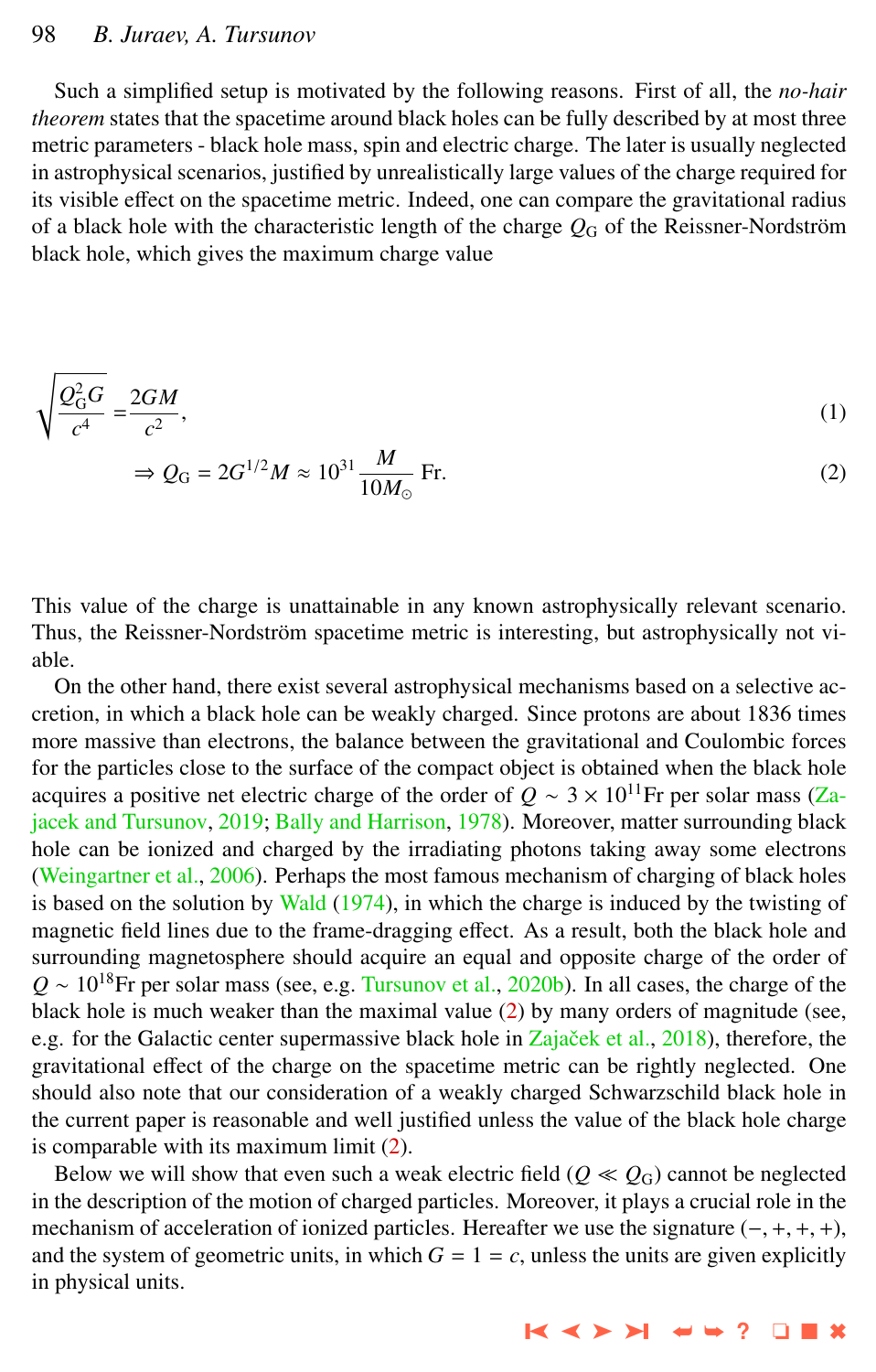# <span id="page-2-0"></span>2 DYNAMICS OF A CHARGED PARTICLE

# 2.1 Background setup & equations of motion

The Schwarzschild solution of the Einstein's field equations, corresponding to a spherically symmetric spacetime metric reads

$$
ds^{2} = -f(r)dt^{2} + f^{-1}(r)dr^{2} + r^{2}(d\theta^{2} + \sin^{2}\theta d\phi^{2}),
$$
\n(3)

where  $f(r)$  is a lapse function parametrized by the black hole mass M as follows

$$
f(r) = 1 - \frac{2M}{r}.\tag{4}
$$

Let us assume the presence of the radial electric field with a corresponding small electric charge *Q* at the center. Then, the only non-zero covariant component of the electromagnetic potential  $A_{\mu} = (A_t, 0, 0, 0)$  takes the following simple form

$$
A_t = -\frac{Q}{r}.\tag{5}
$$

The anti-symmetric tensor of the electromagnetic field  $F_{\alpha\beta} = A_{\beta,\alpha} - A_{\alpha,\beta}$  has the only one independent nonzero component

$$
F_{tr} = -F_{rt} = -\frac{Q}{r^2}.\tag{6}
$$

Let us now consider the motion of a charged particle of mass *m* and charge *q* in the combined background of gravitational and electric fields. The motion of a charged particle is governed by the Lorentz equation in curved spacetime

$$
\frac{du^{\mu}}{d\tau} + \Gamma^{\mu}_{\alpha\beta}u^{\alpha}u^{\beta} - \frac{q}{m}F^{\mu}_{\ \nu}u^{\nu} = 0,
$$
\n(7)

where  $u^{\mu}$  is the four-velocity of the particle,  $\tau$  is the proper time of the particle and  $\Gamma^{\mu}_{\alpha\beta}$  –<br>Christoffel symbols Christoffel symbols.

Due to symmetries of the background Schwarzschild metric, one can introduce two integrals of motion, corresponding to temporal and spatial components of the canonical fourmomentum of the charged particle

$$
\frac{P_t}{m} = -\mathcal{E} \equiv -\frac{E}{m} = u_t - \frac{qQ}{mr},
$$
\n
$$
\frac{P_{\phi}}{m} = \mathcal{L} \equiv \frac{L}{m} = u_{\phi},
$$
\n(8)

where  $\mathcal E$  and  $\mathcal L$  denote specific energy and specific angular momentum of the charged particle. Since both gravitational and electric fields are spherically symmetric and there is no preferred plane of the motion, one can fix the motion of the charged particle to the equatorial plane ( $\theta = \pi/2$ ), without loss of generality. Thus, three non-vanishing components of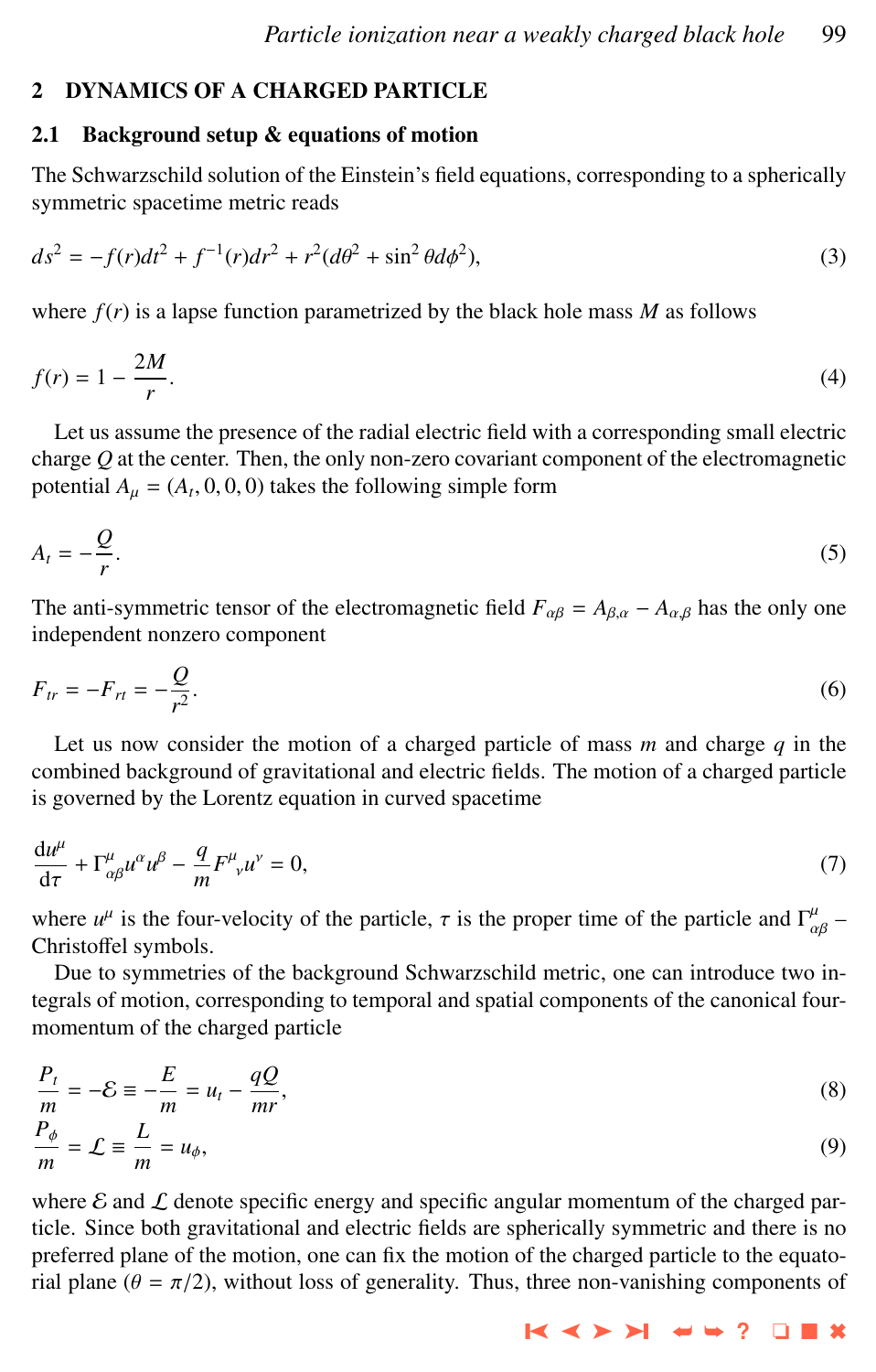<span id="page-3-0"></span>

**Figure 1.** The radial dependence of the effective potential  $V_{eff}$  for a charged particle around weakly charged non-rotating black hole in the equatorial plane  $\theta = \pi/2$  for different values of the parameters  $\mathcal L$  and  $\mathcal Q$ .

the equation of motion [\(7\)](#page-2-0) can be found in the form

$$
\frac{\mathrm{d}u^t}{\mathrm{d}\tau} = \frac{u^r \left[Qr - 2M\left(er + Q\right)\right]}{r\left(r - 2M\right)^2},\tag{10}
$$

$$
\frac{du^{r}}{d\tau} = \frac{eQ}{r^{2}} + \frac{\mathcal{L}^{2}(r - 2M)}{r^{4}} - \frac{M\left[e^{2} - (u^{r})^{2}\right]}{r(r - 2M)},
$$
\n(11)

$$
\frac{\mathrm{d}u^{\phi}}{\mathrm{d}\tau} = -\frac{2 \mathcal{L}u^{r}}{r^{3}},
$$
\n
$$
aO
$$
\n(12)

where 
$$
e = \mathcal{E} - \frac{qQ}{mr}
$$
. (13)

Equations  $(10)$  -  $(12)$  are ordinary differential equations, which can be easily solved numerically.

# 2.2 Effective potential

Using the normalization condition for a massive particle  $u^{\mu}u_{\mu} = -1$ , one can derive the officiative patential for the observed particle maying enound a weakly above of Sebweggeabild effective potential for the charged particle moving around a weakly charged Schwarzschild black hole in the form

$$
V_{eff}(r) = \frac{Q}{r} + \sqrt{f(r)\left(1 + \frac{\mathcal{L}^2}{r^2}\right)},
$$
\n(14)

where  $Q = Qq/m$  is a parameter characterizing the electric interaction between the charges of the particle and black hole. Without loss of generality, we set the mass of the black hole to be equal to unity, i.e.  $M = 1$ .

Since the right hand side of the effective potential (14) is always positive one can distinguish two qualitatively different situations depending on the sign of the parameter Q. When  $Q > 0$ , the charges of the particle and black hole have the same sign, so the electric interaction is repulsive. In the opposite case, when  $Q < 0$ , the charges of the particle and black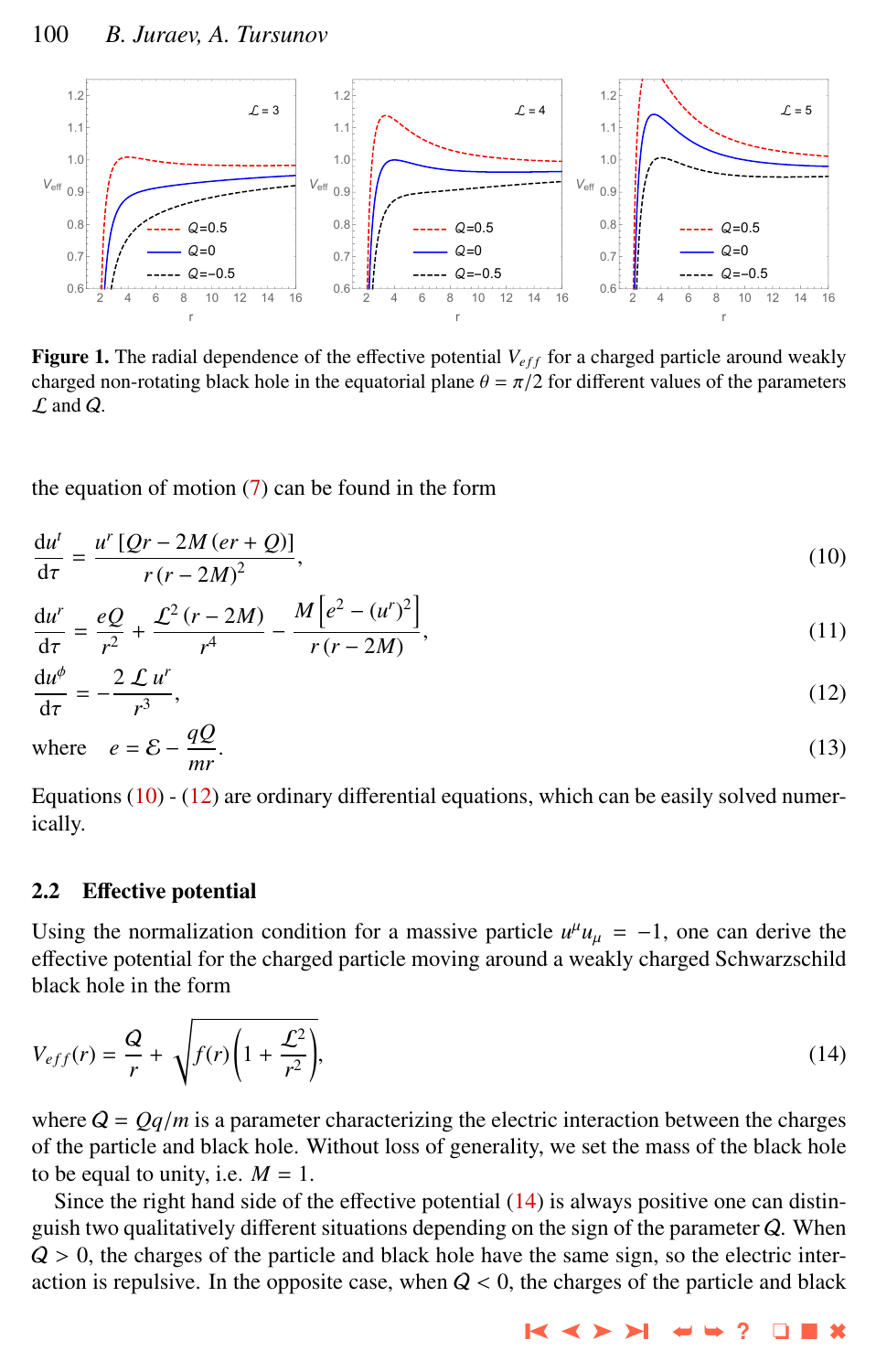<span id="page-4-0"></span>hole have different signs, so the electric interaction is attractive. The term  $\mathcal{L}^2$  under the root of Eq.[\(14\)](#page-3-0) means that the clockwise and counter-clockwise directions of the motion are equivalent.

The radial profile of the effective potential is shown in Figure [1.](#page-3-0) One can see that the effect of the charge parameter  $Q$  is similar to those of the angular momentum  $\mathcal{L}$ , i.e. increasing (or decreasing) both parameters  $Q$  and  $\mathcal L$  one can increase (or decrease) the value of the effective potential. It is interesting to note that taking into account the parameter Q can mimic the effect of angular momentum (compare, e.g. red curve in the middle plot with a very similar blue curve on the right plot of the Figure [1\)](#page-3-0).

The stationary points of the effective potential  $V_{eff}(r)$  are given by the equation

$$
\partial_r V_{eff}(r) = 0. \tag{15}
$$

Note that in the case of a weakly charged Schwarzschild black hole all the local extrema of the effective potential  $V_{eff}$  are located in the equatorial plane  $\theta = \pi/2$ . Eq. (15) leads to a polynomial equation of the fourth order in the radial coordinate

$$
r^2(J-1) + \mathcal{L}^2(r-3) = 0,\tag{16}
$$

where 
$$
J = \frac{Q}{r} \sqrt{\frac{(r-2)(\mathcal{L}^2 + r^2)}{r}}
$$
. (17)

A solution of the equation (16) has four roots of  $\mathcal L$  with two of them being independent

$$
\mathcal{L}_{\pm}^2 = \frac{r}{(r-3)^2} \left( -Q^2 - 3r + \frac{Q^2r}{2} + r^2 \pm Q\sqrt{Q^2 - 12r + 4r^2} \left( 1 - \frac{r}{2} \right) \right),\tag{18}
$$

#### 2.3 Angular velocity measured at infinity

Noticing that in the equatorial plane the four velocity takes the form  $u^{\alpha} = u^t(1, v, 0, \Omega)$ ,<br>where  $v = dr/dt$ ,  $\Omega = d\phi/dt$  and using the normalization condition  $u^{\alpha}u = -k$ , where where  $v = dr/dt$ ,  $\Omega = d\phi/dt$  and using the normalization condition  $u^{\alpha}u_{\alpha} = -k$ , where  $k = 1$  for massive particle and  $k = 0$  for massive particle we can obtain the following  $k = 1$  for massive particle and  $k = 0$  for massless particle, we can obtain the following equation

$$
(u')^{2} \left( f^{-1}(r)v^{2} - f(r) + \Omega^{2}r^{2} \right) = -k. \tag{19}
$$

Simplifying the equation above, we can easily derive an equation for angular velocity measured by a static observer at infinity  $\Omega = d\phi/dt$ 

$$
\Omega = \pm \frac{1}{u_t r} \sqrt{(u_t)^2 (f(r) - f^{-1}(r)v^2) - kf^2(r)}.
$$
\n(20)

Allowed values of  $\Omega$  are limited to

$$
\Omega_{-} \leq \Omega \leq \Omega_{+}, \quad \Omega_{\pm} = \pm \frac{\sqrt{f(r)}}{r}.
$$
\n(21)

corresponding to the photon motion.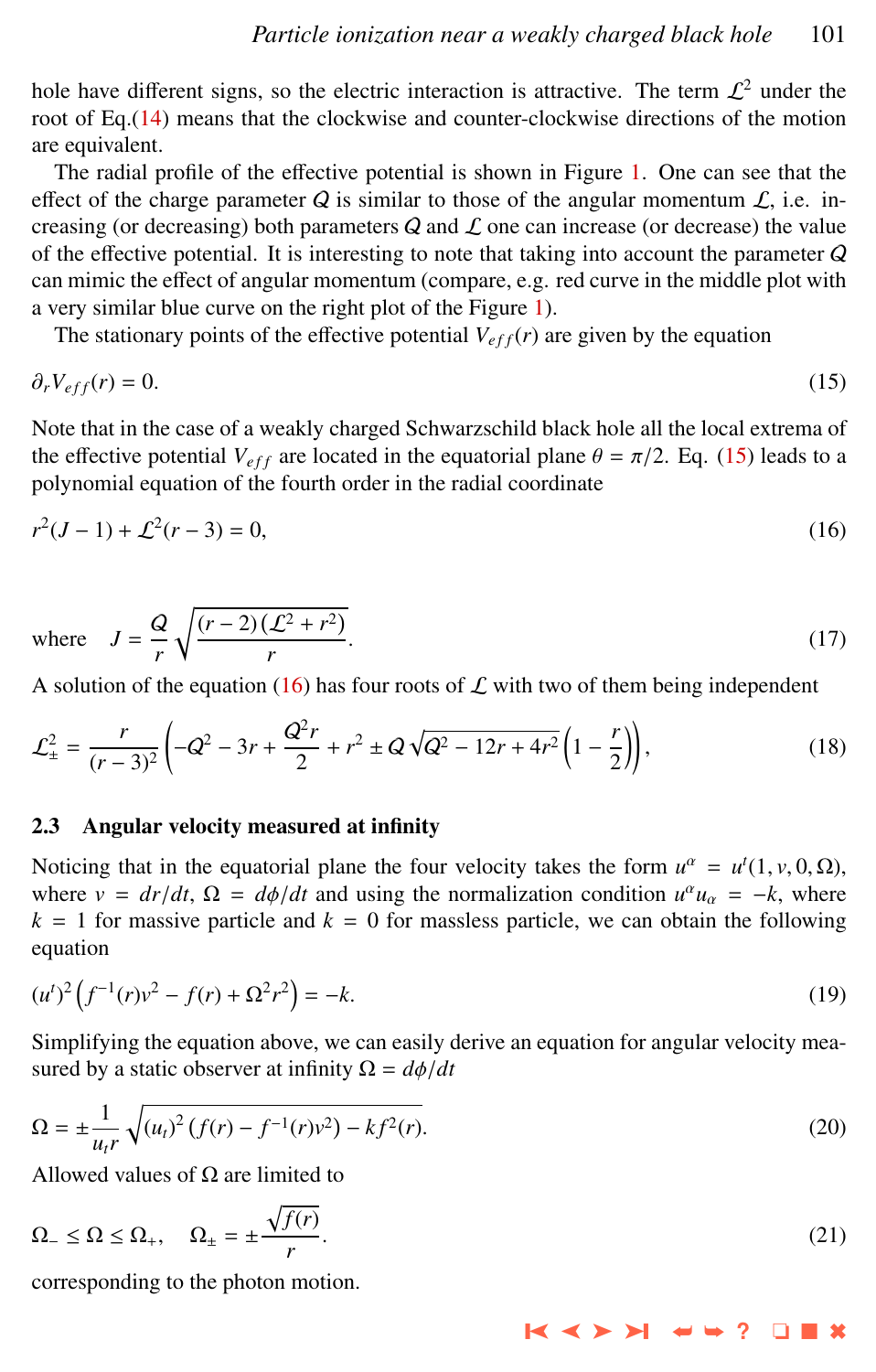

Figure 2. Left: The position of the ISCO of the charged particle in the dependence on the charge parameter Q. Middle: Angular momentum of the charged particle at ISCO against ISCO position. Right: velocity of the charged particle at ISCO. In all plots, the red lines correspond to the positive charge parameter  $Q > 0$ , while the black curves correspond to the negative charge parameter  $Q < 0$ .

### 2.4 Innermost stable circular orbit

An innermost stable circular orbit (ISCO) in the Schwarzschild spacetime is located at  $r_{ISCO} = 6M$ . In the case when the electric charge is included, it will be shifted outwards from 6*M*. The local extremum of the function  $\mathcal{L}_\pm$  determines the ISCO, namely, its radius, angular momentum and energy. ISCO can also be found from the condition of  ${}_{r}^{2}V_{eff}(r, \mathcal{L}, Q) = 0$ , which gives

$$
\mathcal{L}^2 r^2 (J(r-2) + 2) + r^4 (J(r-2) - r + 3) + \mathcal{L}^4 ((r-3)r + 3) = 0.
$$
 (22)

Solving this equation with respect to *r* gives us four solutions for the ISCO with only two of them being real and independent. One can also calculate the velocity  $\nu$  of the charged particle at the ISCO, which is given by the formula

$$
v = \sqrt{\frac{1}{1 + \frac{r_{isco}^2}{\mathcal{L}_{isco}^2}}}.
$$
\n(23)

Dependence of the ISCO position *risco* on the charge parameter Q and the change of the values of  $\mathcal{L}_{isco}$  and  $\nu$  on the ISCO position are shown in Figure 2. ISCO is increasing for both positive and negative Q. Similar results have been also obtained recently by [Hackstein](#page-8-0) [and Hackmann](#page-8-0) [\(2020\)](#page-8-0), where the ISCO in a similar setting is properly discussed.

# 3 THE ENERGY OF THE IONIZED PARTICLE

# 3.1 Conservation laws

Let us now consider the decay of a particle 1 into two fragments 2 and 3 close to the horizon of a weakly charged Schwarzschild black hole at the equatorial plane. One can write the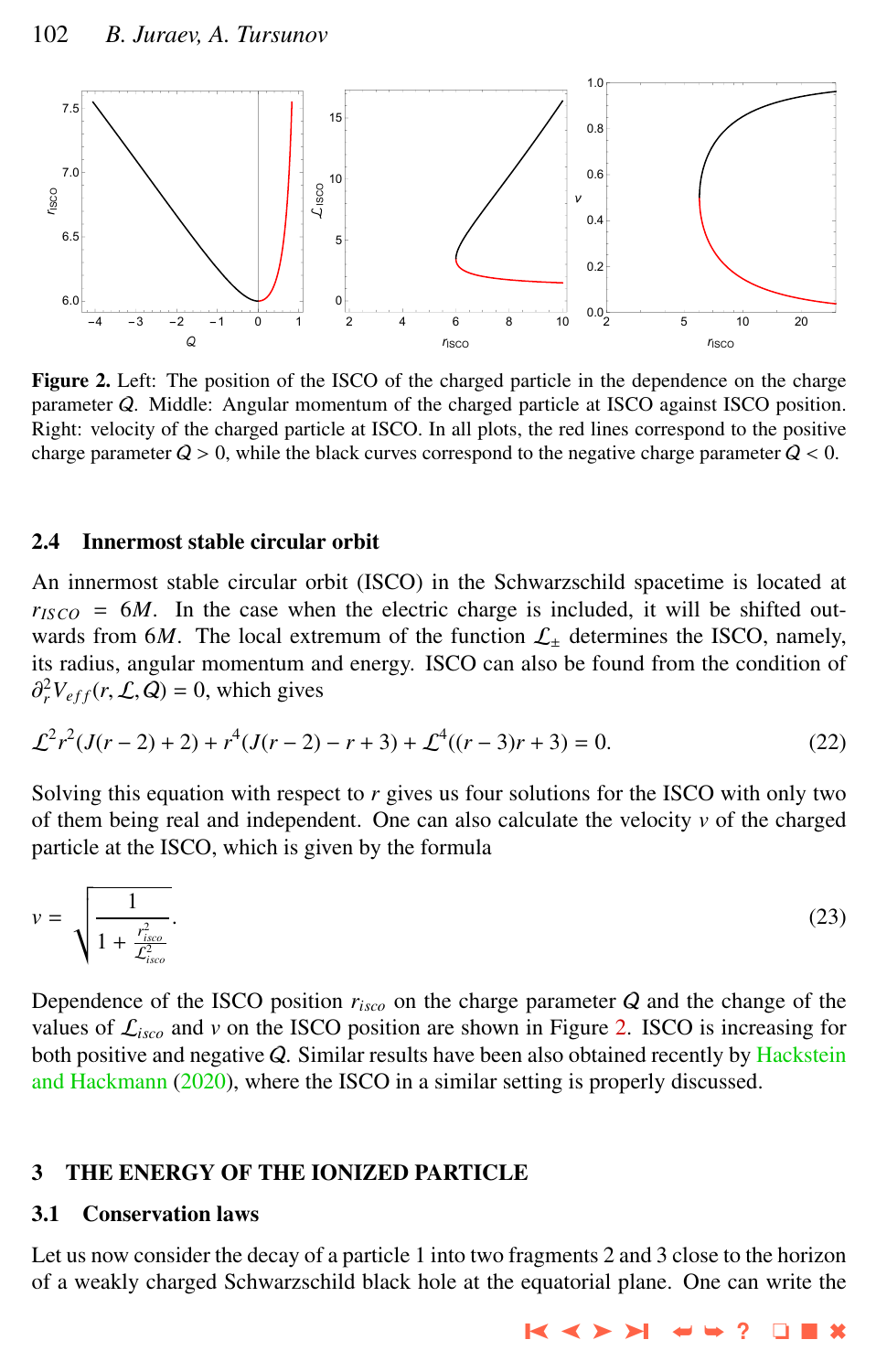following conservation laws before and after decay

$$
E_1 = E_2 + E_3, \quad L_1 = L_2 + L_3, \quad q_1 = q_2 + q_3,\tag{24}
$$

$$
m_1 \dot{r}_1 = m_2 \dot{r}_2 + m_3 \dot{r}_3, \quad m_1 \geq m_2 + m_3,
$$
\n(25)

where dot indicates derivatives with respect to the particle's proper time  $\tau$ . Using the above conservation laws, one can find the equation

$$
m_1 u_1^{\phi} = m_2 u_2^{\phi} + m_3 u_3^{\phi}.
$$
 (26)

Noticing that  $u^{\phi} = \Omega u^t = \Omega e/f(r)$ , where  $e_i = (E_i + q_i A_t)/m_i$ , with  $i = 1, 2, 3$  indicating the particle's number the equation (26) will take the following from particle's number, the equation (26) will take the following from

$$
\Omega_1 m_1 e_1 = \Omega_2 m_2 e_2 + \Omega_3 m_3 e_3. \tag{27}
$$

Solving the above equation with respect to the energy of one of the fragments, e.g.  $E_3$  we find

$$
E_3 = \frac{\Omega_1 - \Omega_2}{\Omega_3 - \Omega_2} (E_1 + q_1 A_t) - q_3 A_t,
$$
\n(28)

where  $\Omega_i = d\phi_i/dt$  is an angular velocity of an *i*th particle, given by [\(20\)](#page-4-0), with restricted values [\(21\)](#page-4-0).

# 3.2 The maximum energy of the ionized particle

To maximize the energy of the ionized particle we choose the particle 1 to be neutral, i.e.  $q_1 = 0$ . We are also free to choose the energy of the particle 1, which we set to its rest mass energy, i.e.  $E_1 = m_1$  or  $E_1 = 1$ . In this case, the angular velocity [\(20\)](#page-4-0) for the particle 1 will take the following simple form

$$
\Omega_1 = \frac{1}{r^2} \sqrt{2(r-2)}.
$$
\n(29)

We choose the ionized particle to be the particle 3. The energy of the ionized particle is maximal, when the term  $(\Omega_1 - \Omega_2)/(\Omega_3 - \Omega_2)$  is maximized. This occurs when we set the angular momentum of fragments to their limiting values. Then we find

$$
\frac{\Omega_1 - \Omega_2}{\Omega_3 - \Omega_2}\Big|_{\text{max}} = \frac{1}{\sqrt{2 r_{\text{ion}}}} + \frac{1}{2}.
$$
\n(30)

We see that the ratio (30) is maximal, where the ionization point  $r_{\text{ion}}$  coincides with the horizon of the black hole. Thus, at  $r_{\text{ion}} = 2$ , the ratio (30) is equal to unity. Finally, we write the expression for the energy of the ionized particle in the form

$$
E_3 = \left(\frac{1}{\sqrt{2} r_{\text{ion}}} + \frac{1}{2}\right) E_1 + \frac{q_3 Q}{r_{\text{ion}}}.
$$
\n(31)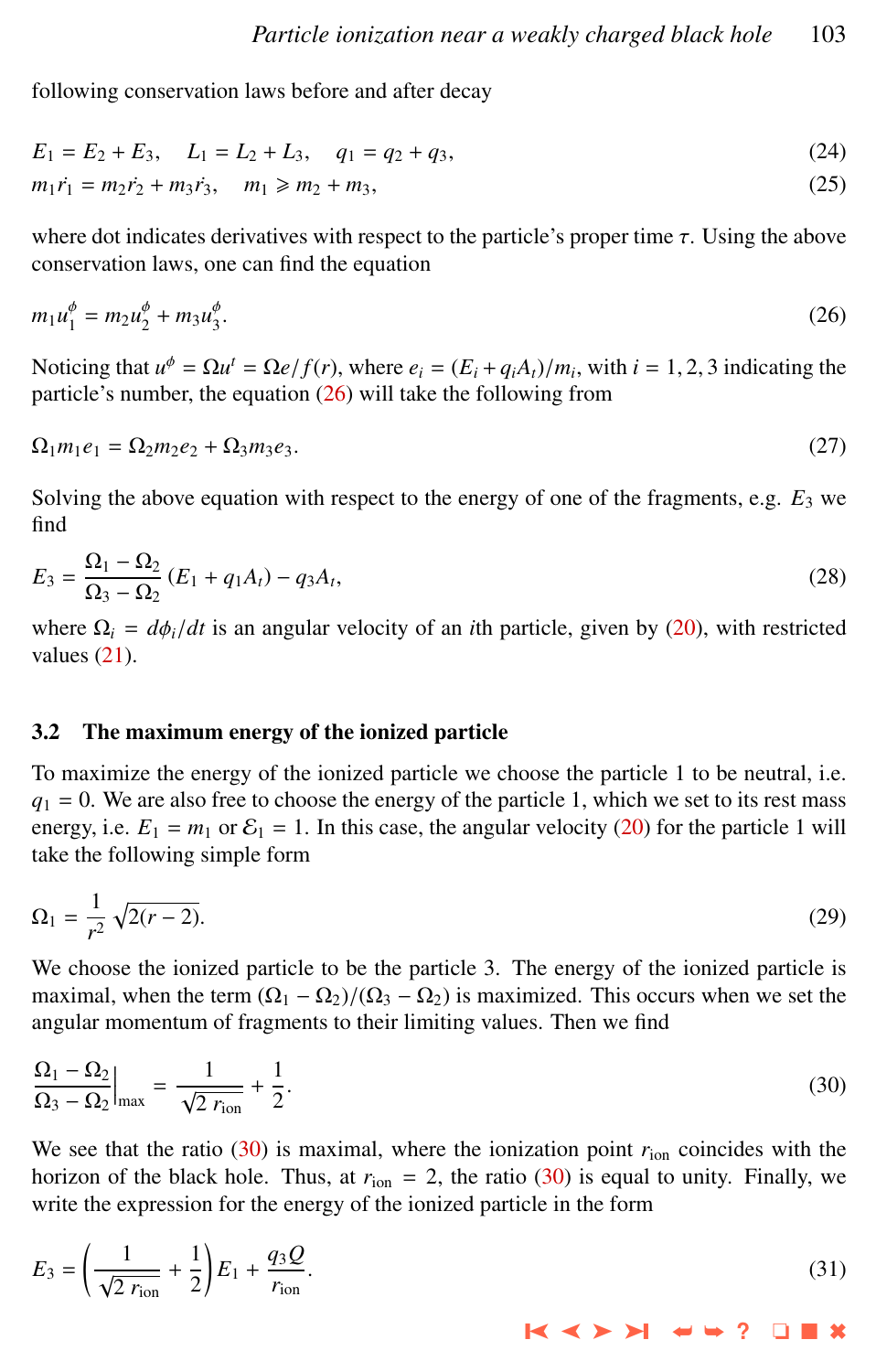

Figure 3. The ratio of energies of escaping proton and the neutral hydrogen and the energy of escaping proton in GeV (left) scaled by factor 100 (right) plotted against the black hole charge *Q* for the black hole mass  $M = 10M_{\odot}$ . The colors of curves denote different positions of the ionization point; blue:  $r_{\text{ion}} = 2GM/c^2$ , red dashed:  $r_{\text{ion}} = 3GM/c^2$  and black dot-dashed:  $r_{\text{ion}} = 5GM/c^2$ . The dotted grey line corresponds to the rest energy of the proton grey line corresponds to the rest energy of the proton.

It is useful to define the ratio between the energies of ionized and neutral particles, which would represent the efficiency of the acceleration process. Writing the black hole mass and the speed of light explicitly, we find

$$
\frac{E_3}{E_1} = \frac{1}{2} + \sqrt{\frac{M}{2 r_{\text{ion}}}} + \frac{q_3 Q}{m_1 c^2 r_{\text{ion}}}.
$$
\n(32)

One can see that the energy of the ionized particle is increasing only when  $q_3$  and  $Q$  have the same sign, which is also expected.

In order to estimate the process quantitatively, let us consider the ionization of a neutral hydrogen atom consisting of a single proton and single electron in the vicinity of a stellar mass black hole of mass  $10M_{\odot}$ . When the electron is separated from the atom, the attained energy of the proton will depend on the charge of the black hole. The proton energy will be larger than the energy of the initially neutral atom, when the charge of the black hole is positive and decrease with increasing the distance between the ionization point and the black hole. We plot the energy of proton after ionization of neutral hydrogen atom in Fig.3, where we also give the ratio of energies of the proton and the neutral hydrogen. We clearly see that the energy of the proton can increase more than 100 times already for the black hole charge values above  $10^{15}$ Fr, which is still more than 15 orders of magnitude smaller charge than the maximal Reissner-Nordström charge  $(2)$  $(2)$ . Therefore, we conclude that a weakly charged Schwarzschild black hole can act as a high-energy particle accelerator.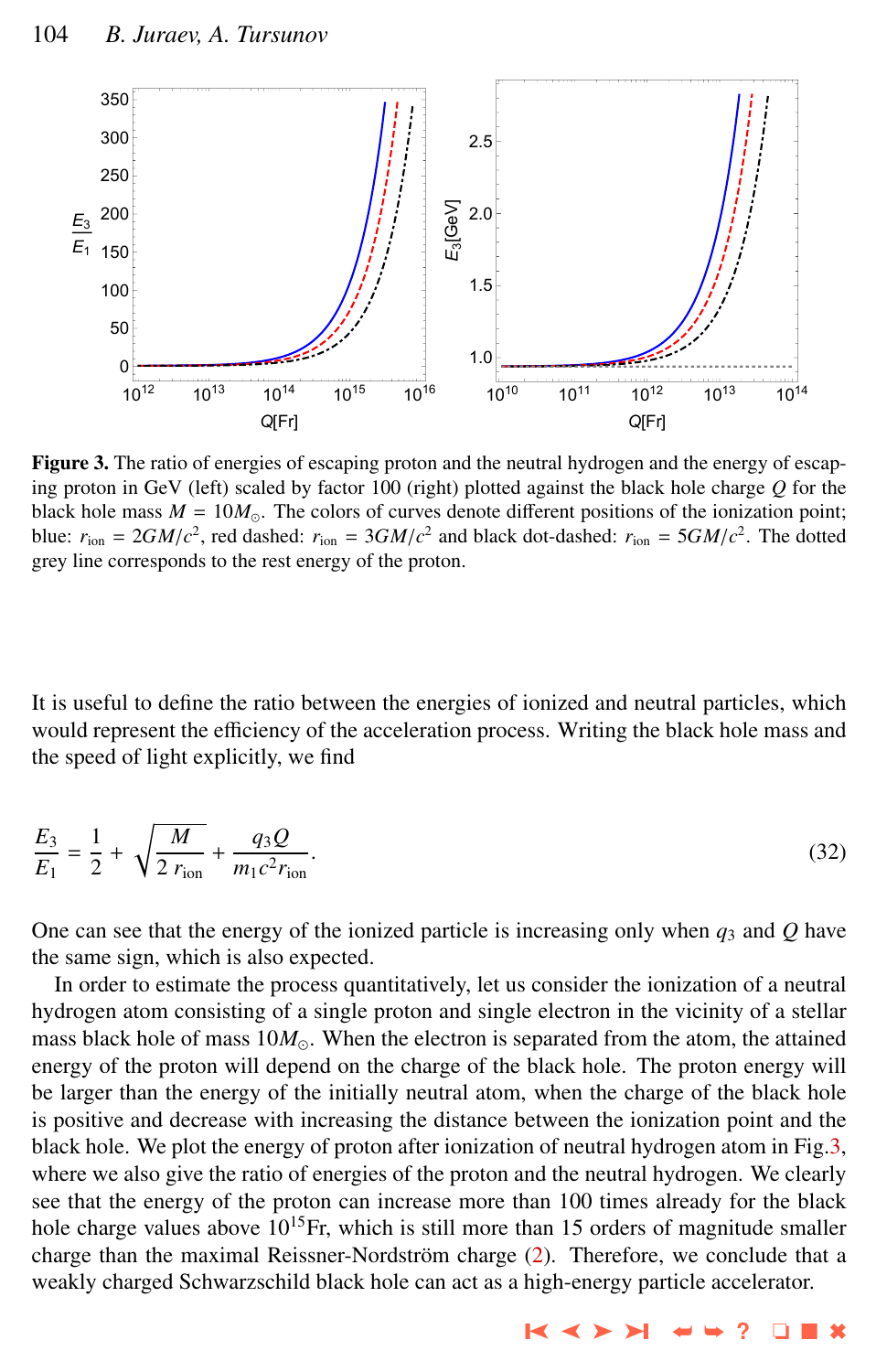# <span id="page-8-0"></span>4 CONCLUSIONS

We have studied the particle motion and ionization in the vicinity of a non-rotating Schwarzschild black hole carrying the small electric charge, whose gravitational effect on the spacetime metric is negligible. We started from the description of the motion of the charged particle and showed that the effective potential in the case of a weakly charged black hole increases (decreases) with increasing (decreasing) the electric interaction parameter Q. We found that the innermost stable circular orbit (ISCO) of the charged particle increases for both positive and negative values of the parameter Q. The results are in accord with previous similar studies by Pugliese et al. (2011); [Zajacek and Tursunov](#page-9-0) [\(2019\)](#page-9-0); Hackstein and Hackmann (2020).

We have found that the energy of fthe ionized particle can be much greater than the initial energy of the neutral particle if both charges of the ionized particle and the black hole have the same sign. Thus, the similar acceleration process occurring in the magnetized Kerr black hole spacetime and studied by [Tursunov et al.](#page-9-0) [\(2020a\)](#page-9-0) works also in the weakly charged non-rotating black hole case. We also estimated the energy of a proton after the ionization of the hydrogen atom in the vicinity of the stellar mass black hole. In this particular situation, we demonstrated that the energy of the proton can increase more than 100 times with respect to the energy of neutral hydrogen when the charge of the black hole is greater than  $10^{15}$ Fr, which is still about 16 orders of magnitude smaller charge than the maximal Reissner-Nordström limit.

#### ACKNOWLEDGEMENTS

We would like to thank Martin Kološ and Zdeněk Stuchlík for useful comments and discussions. B.J. acknowledges the support from the internal student grant SU-STIP/21279/ 2020/32006/FPF-1 of the Silesian University in Opava. We also thank the organizers of RAGtime 2020 for providing a platform for a wonderful and stimulating online meeting.

#### REFERENCES

- Bally, J. and Harrison, E. R. (1978), The electrically polarized universe., *The Astrophysical Journal*, 220, p. 743.
- Hackstein, J. P. and Hackmann, E. (2020), Influence of weak electromagnetic fields on charged particle ISCOs, *General Relativity and Gravitation*, 52(2), 22, arXiv: [1911.07645](http://www.arxiv.org/abs/1911.07645).
- Parthasarathy, S., Wagh, S. M., Dhurandhar, S. V. and Dadhich, N. (1986), High efficiency of the Penrose process of energy extraction from rotating black holes immersed in electromagnetic fields, *The Astrophysical Journal*, 307, pp. 38–46.
- Pugliese, D., Quevedo, H. and Ruffini, R. (2011), Motion of charged test particles in Reissner-Nordström spacetime, *Phys. Rev. D*, 83(10), 104052, arXiv: [1103.1807](http://www.arxiv.org/abs/1103.1807).
- Stuchlík, Z., Kološ, M., Kovář, J., Slaný, P. and Tursunov, A. (2020), Influence of Cosmic Repulsion and Magnetic Fields on Accretion Disks Rotating around Kerr Black Holes, *Universe*, 6(2), p. 26.
- Tursunov, A. and Dadhich, N. (2019), Fifty Years of Energy Extraction from Rotating Black Hole: Revisiting Magnetic Penrose Process, *Universe*, 5(5), p. 125, arXiv: [1905.05321](http://www.arxiv.org/abs/1905.05321).